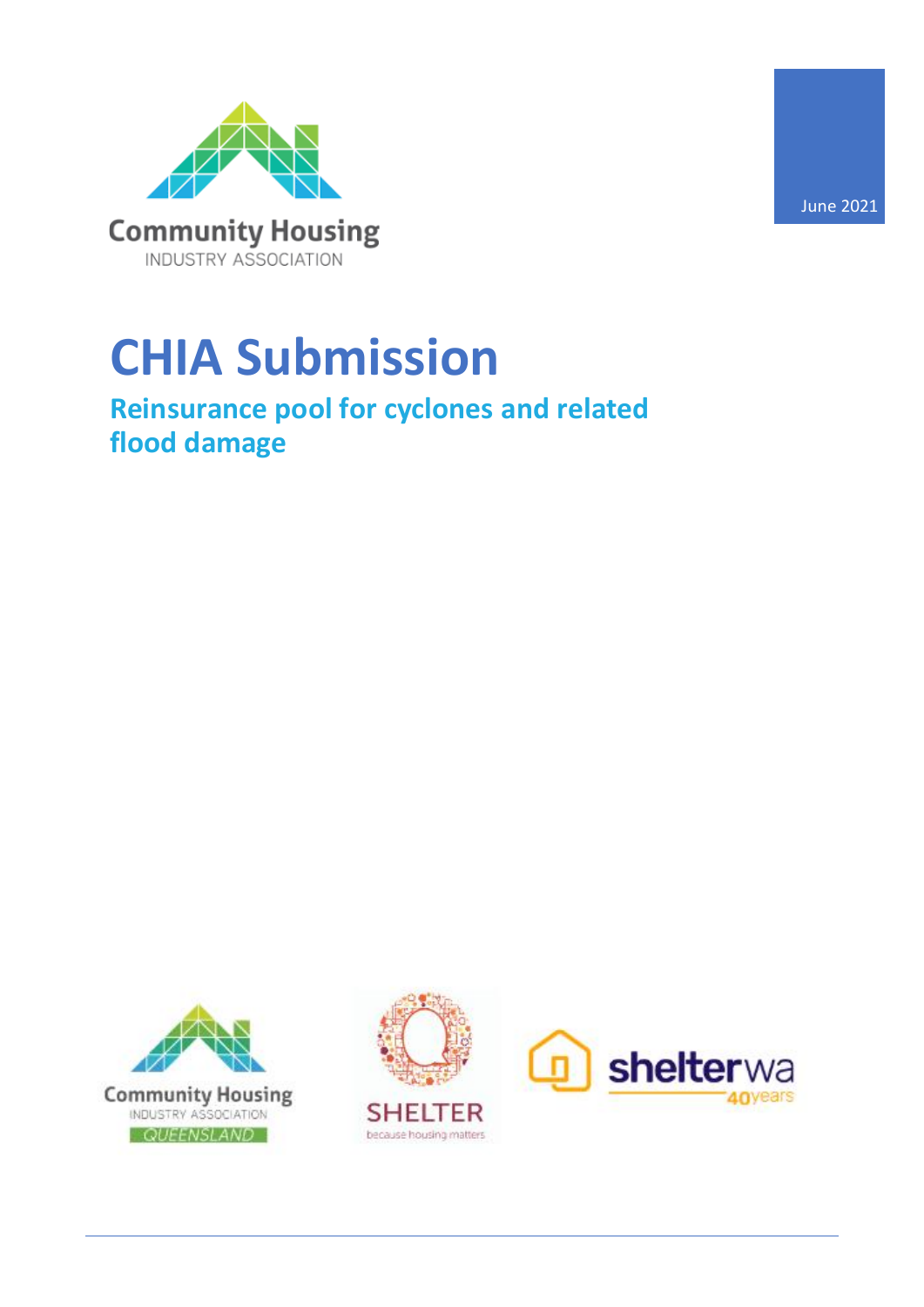

## **Community Housing Industry Association - CHIA Submission: Reinsurance pool for cyclones and related flood damage**

#### **Introduction**

**CHIA is the peak body representing not for profit community housing organisations (CHOs) across Australia. Our 150+ members manage a \$40 billion-plus portfolio of more than 100,000 homes, housing people on low and moderate incomes who find it hard to access affordable and appropriate tenancies in the private market.** 

The Community Housing Industry Association (CHIA) welcomes the opportunity to make a submission to the consultation paper which seeks comments on 'key design features of a reinsurance pool for cyclones and related flood damage, which would aim to improve the accessibility and affordability of insurance in cyclone-prone areas.' Our members in the parts of Northern Australia prone to cyclones have experienced rising insurance related costs both in the form of higher premiums and increased excess thresholds. The pool could make a significant difference to their capacity to meet the housing needs of low income households.

CHIA is not in a position to answer most of the questions in the consultation document, these being for the most part targeted at insurance experts. Our short submission therefore focuses on the two issues that we raised in a preliminary meeting with members of the task force and other Treasury representatives on 1 June 2021. These are as follows:

- To press for 'not for profit' housing charitable organisations (community housing organisations CHOs) to be specifically recognised as being covered by the reinsurance pool. We appreciate the intention is not to exclude any specific sector from potential inclusion in the pool. However, an eligibility definition based on the operating circumstances of typical (trading) small businesses risks excluding, albeit unintentionally, our member organisations, which operate under quite different conditions and, are providing services to vulnerable households.
- To request that social and affordable rental properties are considered within the definition of 'business premise'. CHOs are usually responsible for the management and maintenance of these homes including arranging and paying for building insurance. Essentially, they deliver their services into these properties and are responsible for arranging and paying for the building insurance. In jurisdictions, for example Western Australia where government generally retains insurance responsibility for properties managed by CHOs, it is possible that future outsourcing arrangements to CHOs may see transfer of this responsibility to the CHOs. CHOs in all jurisdictions would of course be responsible for insurance of their offices and any homes they own.

In the submission we outline the role of the community housing sector and its role in meeting housing need. We then outline the sector's business model and its operating context as the reason for requesting specific recognition of our industry's needs in the reinsurance pool design.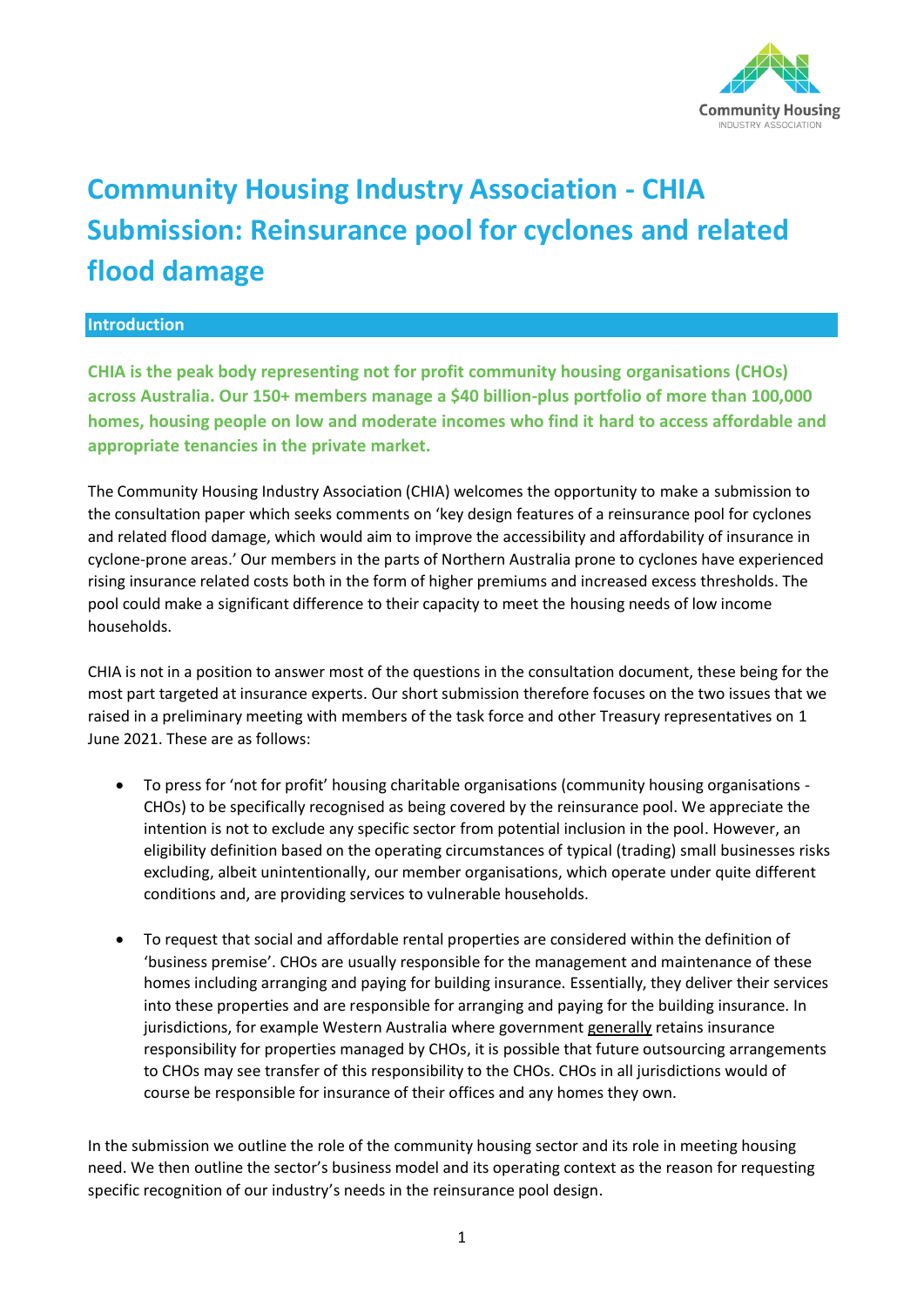

Originally our intention was to include specific information about the sector in Northern Australia and its insurance costs. Regrettably the submission deadline has coincided with end of financial year preparations and we have acquired only partial information from Queensland. This has been used for illustrative purposes.

#### **The Community Housing Industry and its Role**

The community housing industry provides housing for people on very low and low incomes, disadvantaged in accessing affordable and appropriate tenancies in the private market. Our members provide housing for Aboriginal people, people with disabilities, the formerly homeless and households where the main income earner is in low waged employment such as aged care. The types of accommodation provided by CHOs include crisis, transitional and long-term housing but it is the latter that is predominant. Most of the longterm housing the sector provides is commonly referred to as social housing targeted at the neediest Australian households.

Community Housing Organisations commonly operate under two business models: renting out properties that they own, and managing rental housing on behalf of state and territory government landlords under headleases that require the CHOs to provide tenancy and asset management services. CHOs do not receive service payments for managing these homes. Where service payments are received it is for the provision of specialist support to individual tenants and not tenancy or asset management costs. CHOs are generally required to arrange and pay for insurance cover for the homes they manage - i.e. they pay no fee for inclusion in a state or territory government policy.

For two reasons, the insurance costs CHOs incur are likely to be a significantly larger proportion of business costs than for a typical small business. First the CHO must insure multiple residential properties in addition to its nominated business address, compared to the typical small business whose building insurance is likely to be restricted to one office premise. Second,

Because social housing rents are set as a proportion of a household's income, (between 25% and 30%) CHOs have no capacity to recoup excessive insurance costs by increasing rents, unlike private landlords. The amount received in rent by a CHO is typically well below the market equivalent rent and is insufficient to meet all management and maintenance costs.

#### **The Northern Australia Context**

There are circa 552 CHOs across Australia, and they differ substantially in size and scale. The largest 38 providers manage 82.5% of homes, and while the average size of these larger community housing portfolios is 2,357 dwellings there are many far smaller organisations.

There is no single published source of information about the geographical breakdown of community housing that allows us to provide a definitive answer to how much community housing there is in Northern Australia. Our best estimates suggests that the total will be circa 3,500 – 4,000 units, though not all may be in cyclone prone areas. On top of this there will be additional homes provided by Indigenous Community Housing Organisations (ICHOs) to vulnerable households that are not registered; particularly in Western Australia and Northern Territory. Some registered ICHOs in Queensland are Aboriginal Shire Councils which raises the question of whether local government will be covered by the proposed reinsurance pool.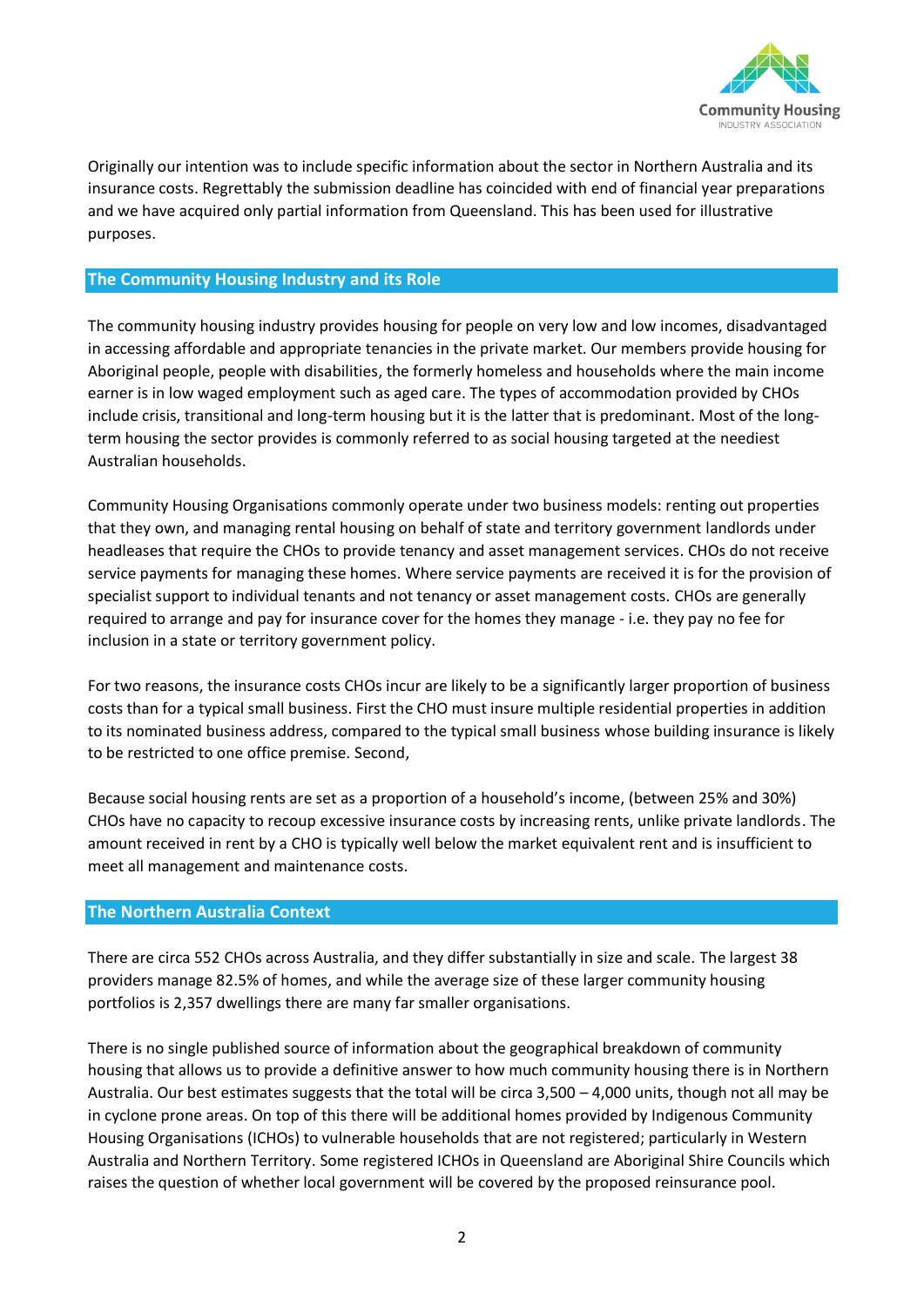

With the exception of two large CHOs that manage homes in the Kimberly region, the CHOs operating in Northern Australia are smaller than average, with property portfolios of fewer than 300 homes and often considerably less. Unlike larger CHOs they are unable to achieve economies of scale nor pool costs over a large portfolio spanning low and high risk areas. Most tenants rely on welfare benefits as their main source of income and rental revenues are particularly low. We estimate that in Northern Australia the proportion of homes managed (but not owned) by CHOs is likely to exceed 90% of total portfolios.

Most CHOs operating in Northern Australia are not involved in developing or purchasing new homes. One of the few exceptions notes that they are conscious of mitigating climate risk noting that 'due diligence prior to development or property purchase would include the review flood maps, building quality, site and location and keeping abreast of building regulations and codes'.

CHOs have reported that insurance is a significant expense across both the leased and owned portfolio. Anecdotally two CHOs from far north Queensland have reported that insurance premiums have risen astronomically in recent years. One reports the insurance premium for 27 properties is now \$160,000 per annum. Of equal concern to some CHOs have been rises in insurance excess thresholds. One CHO in NT reports the named cyclone deductible increase from \$10,000 in 2017/18 to \$20,000 in 2019/20. The same CHO also noted they had seen increases to their industrial special risks policy of 8%, 6% and 9% respectively since 2017/18. During this time they have not made a claim for cyclone/flood damage.

While insurance premiums can increase for various reasons, the incidence of extreme weather events is cited as the one risk that has significantly increased. A number of CHOs are concerned not just about the affordability of cover but also its availability.

Queensland Shelter, the state housing and homelessness peak has carried out research into its members insurance costs; originally in 2017 and updated in 2020. The survey it conducted was not restricted to Northern Australia and was also looked at factors beyond the impact of climate risk. It found that the total cost of insurance of the survey respondents was \$1.436 million in 2018/19. The highest premium paid by a respondent was \$225,700 for 469 properties. Total premiums for this group of respondents had risen by around 15% in three years. There were, however, wide variations in the premium increases but the research did not fully account for the reasons for this variation.

In 2017, Q Shelter found that CHOs located in disaster prone areas reported higher insurance premiums of between \$1,000 and \$2,500 per dwelling per year. Insurance premiums increased following a natural disaster regardless of whether actual claims were made.

CHIA understands Q Shelter intends to make a separate submission and provider further detail from its report. As noted, earlier CHIA will forward further information on insurance costs as supplied.

#### **Conclusion**

CHIA is not requesting special treatment for CHOs but, for certainty, an explicit recognition that they are covered by the reinsurance pool. This should also make clear whether ICHOs that are Aboriginal Shire Councils are included, as we understand Councils are by the terrorism reinsurance pool.